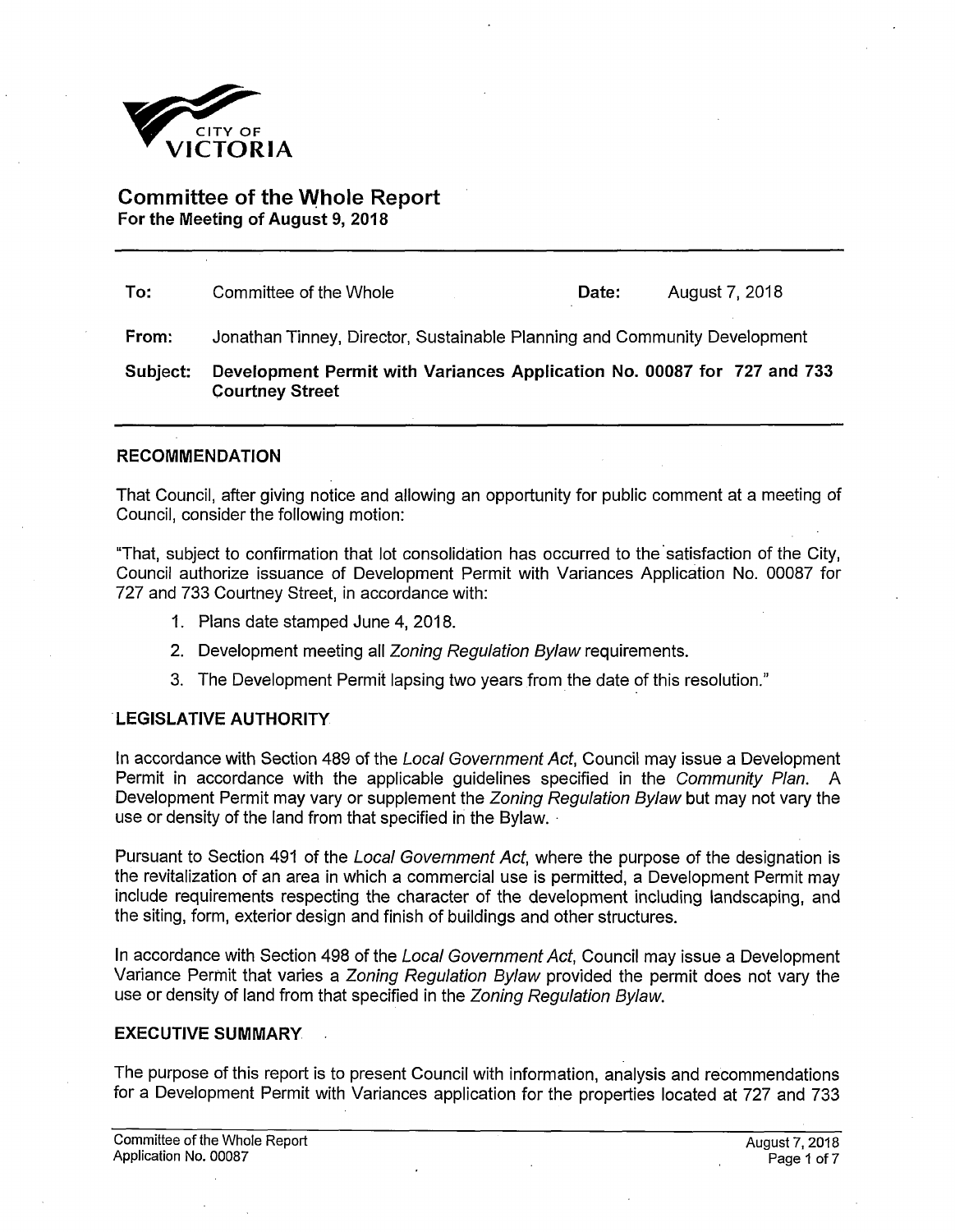Courtney Street. The development proposal is to construct a two-storey vehicle rental office building on 727 and 733 Courtney Street in place of an existing one-storey building at 727 Courtney Street, with minor landscape alterations to the existing surrounding surface parking area. If Council approves the application, the consolidation of lots will be required prior to issuance of a Development Permit.

Subsequent to the submission of the application, the zoning for the site changed from CA-4 Zone, Central Area Commercial Office District, to the Central Business District-1 (CBD-1 Zone) The proposal previously conformed to the CA-4 Zone requirements; however, under the CBD-1 Zone, variances are required that relate to the location and siting of uses, and the location of motor vehicle parking outside a building.

The following points were considered in assessing this application:

- general consistency with the *Official Community Plan,* 2012 (OCP) to enhance the area with high-quality architecture and landscaping that reflects the function of a central business district. The proposal is not a high-density development identified in the plan for the Core Business area; however, it does not preclude future redevelopment
- general consistency with the *Downtown Core Area Plan* to support a safe, welcoming and pedestrian-oriented environment for the Central Business District, respecting the character of the area
- contribution to the *Urban Forest Master Plan* through the provision of two new street trees along the streetscape in front of the property
- the required variance to permit first-storey office use within 6m of the wall of the building is supported by staff as the proposed building provides two public entrances visible from the street, expansive clear glazing in the character of a retail storefront, and a customer service desk within the front area of the building, which will help to animate the street.
- the required variance to permit the display of rental automobiles outside of a building is supported by staff given the current use of part of the site as a surface parking lot, and the proposed landscape improvements to screen the vehicle storage area from the street
- the required variance to locate two motor vehicle parking stalls outside the building is supported by staff given the current use of part of the site as a surface parking lot, and the proposed landscape improvements to screen vehicle parking from the street.

## **BACKGROUND**

## **Description of Proposal**

The development proposal is to construct a two-storey vehicle rental office building on 727 and 733 Courtney Street in place of an existing one storey building at 727 Courtney Street, with minor alterations to the surrounding surface parking area. Specific details include:

- a new 169m<sup>2</sup> office building fronting onto Courtney Street with a customer service counter, private office space and bicycle storage
- an area behind the building for inspecting and washing the rental vehicles located under a cantilevered roof
- two bike racks and two.surface parking stalls on the west side of the building
- a gated vehicle storage area behind the building with driveway access at 727 Courtney **Street**
- a vehicle storage area behind the building with driveway access at 733 Courtney Street
- on-site landscape improvements and streetscape improvements fronting the development on Courtney Street.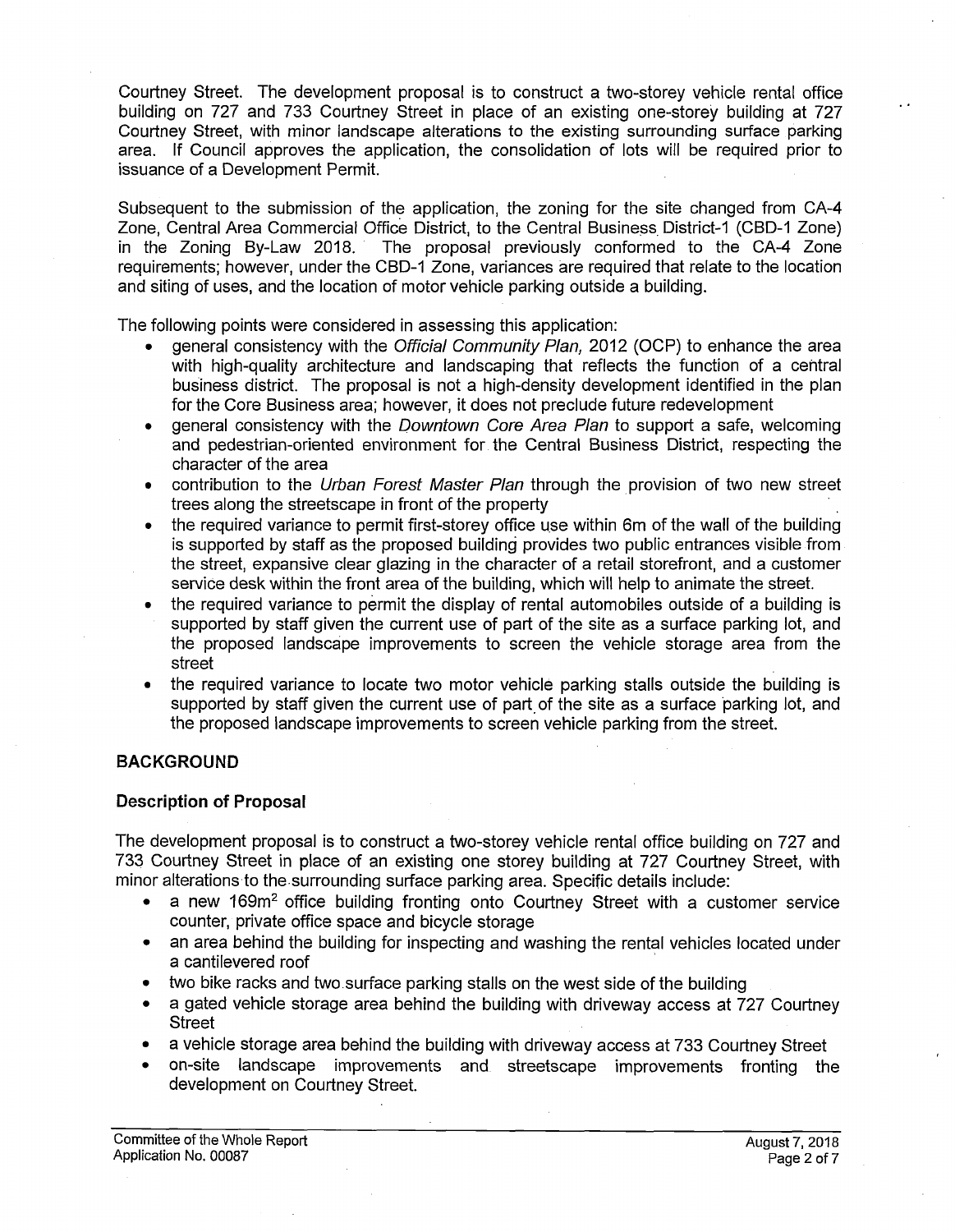The proposed variances are related to the location and siting of uses to permit first-storey office use within 6m of the wall of any building that abuts a street, the display of automobile rentals outside of a building, and the location of motor vehicle parking outside a building.

### **Sustainability Features**

As indicated in the applicant's letter dated April 2, 2018, the following sustainability features are associated with this application:

- providing an alternative to personal vehicle ownership with a rental car and truck service
- green building design with operable windows for passive cross ventilation, an articulated roof overhang and louvered wall on the west elevation for sun screening, north facing glazed walls to maximize the use of natural light, and minimal south facing windows to control solar heat gain
- increasing the site landscaping and streetscaping.

### **Active Transportation Impacts**

The application proposes the following features which support active transportation:

- three Class 1 bicycle parking stalls in the storage room
- four Class 2 bicycle parking stalls (2 bike racks) in the northwest corner of the property, adjacent to Courtney Street.

### **Public Realm Improvements**

The following public realm improvements are being offered by the applicant in association with this Development Permit application. They will be secured as off-site improvements as a condition of a Building Permit, as required, but not limited to, what is shown on the Landscape Plan:

- two new street trees, tree grates and tree guards along Courtney Street
- sidewalk replacement fronting the development along Courtney Street.

### **Accessiblity Impact Statement**

The British Columbia Building Code regulates accessibility as it pertains to buildings.

## **Existing Site Development and Development Potential**

727 Courtney Street is presently occupied by a single-storey building surrounded by asphalt paving for vehicle circulation and parking. 733 Courtney Street is presently an open asphalt paved area used for vehicle circulation and parking. Consolidation of the two lots will be required prior to the issuance of a Development Permit in order to construct the proposed building, which currently straddles the two lots. The neighbouring property at 739 Courtney Street is currently accessed by a driveway shared with 733 Courtney Street.

The Central Business District-1 (CBD-1 Zone) permits buildings with a maximum density of 3.0:1 and a maximum height of 43.0m. Equipment Rental is a permitted use within this zone.

### **Data Table**

The following data table compares the proposal with the existing Central Business District-1 (CBD-1 Zone) and the previous CA-4 Zone, Central Area Commercial Office District. An asterisk is used to identify where the proposal is less stringent than the existing CBD-1 Zone.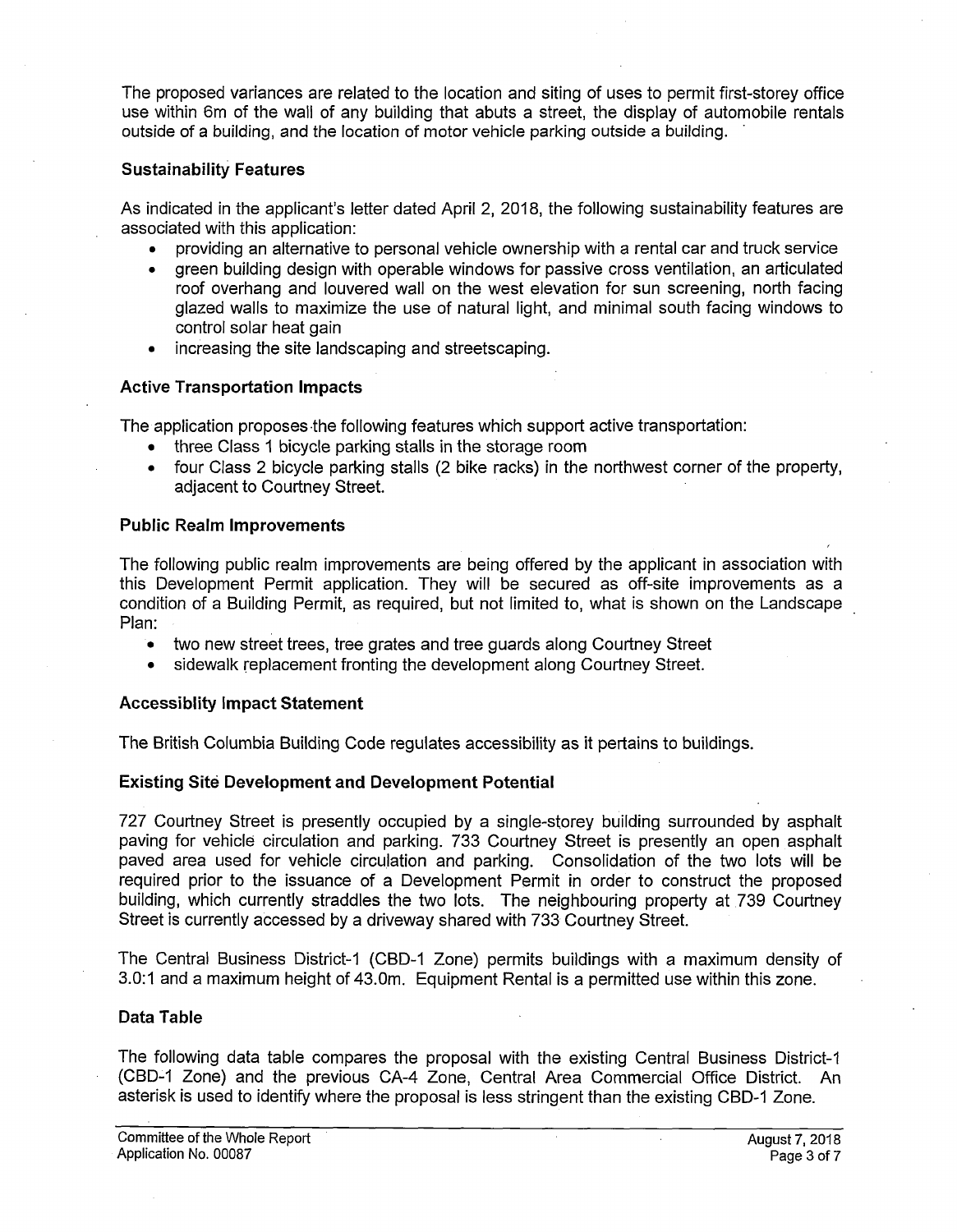| <b>Zoning Criteria</b>                 | Proposal       | <b>Previous Zone</b><br>$CA-4$ | Zone<br><b>Standard</b><br>CBD-1 |
|----------------------------------------|----------------|--------------------------------|----------------------------------|
| Site area $(m^2)$ – minimum            | 1005.00        | n/a                            | n/a                              |
| Total floor area $(m^2)$ – maximum     | 169.00         |                                | 3015.00                          |
| Density (Floor Space Ratio) - maximum  | 0.17           | 3.00                           | 3.00                             |
| Height $(m)$ – maximum                 | 9.14           | 43.00                          | 43.00                            |
| Storeys - maximum                      | 2.00           | n/a                            | n/a                              |
| Setbacks (m) - minimum                 |                |                                |                                  |
| Street massing (north)                 | 0.00           | 0.00                           | 0.00                             |
| Rear (south)                           | 23.30          | 0.00                           | 0.00                             |
| Interior (west)                        | 12.12          | 0.00                           | 0.00                             |
| Interior (east)                        | 3.18           | 0.00                           | 0.00                             |
| Vehicle parking stalls - minimum       | $2^{\star}$    | 0                              | $\mathbf 0$                      |
| Parking location                       | Exterior side* | n/a                            | Within a<br>building             |
| Driveway / parking slope (%) - maximum | < 8            | 8.00                           | 8.00                             |
| Driveway / parking material            | Asphalt        | Hard surfaced                  | Hard surfaced                    |
| Bicycle parking - minimum              |                |                                |                                  |
| Long term (class 1)                    | 3              | 3                              | 1                                |
| Short term (class 2)                   | 4              | 3                              |                                  |

# **Relevant History**

Subsequent to the submission of the application, the zoning for the site changed from CA-4 Zone, Central Area Commercial Office District to the Central Business District-1 (CBD-1) zone in the Zoning By-Law 2018. The proposal conformed to the previous CA-4 zone requirements, however under the CBD-1 zoning, variances are now required that relate to the location and siting of uses and the location of motor vehicle parking outside a building.

## **Community Consultation**

Consistent with the *Community Association Land Use Committee (CALUC) Procedures for Processing Rezoning and Variances Applications,* on August 2, 2018 the application was referred for a 30-day comment period to the Downtown Residents Association CALUC. Any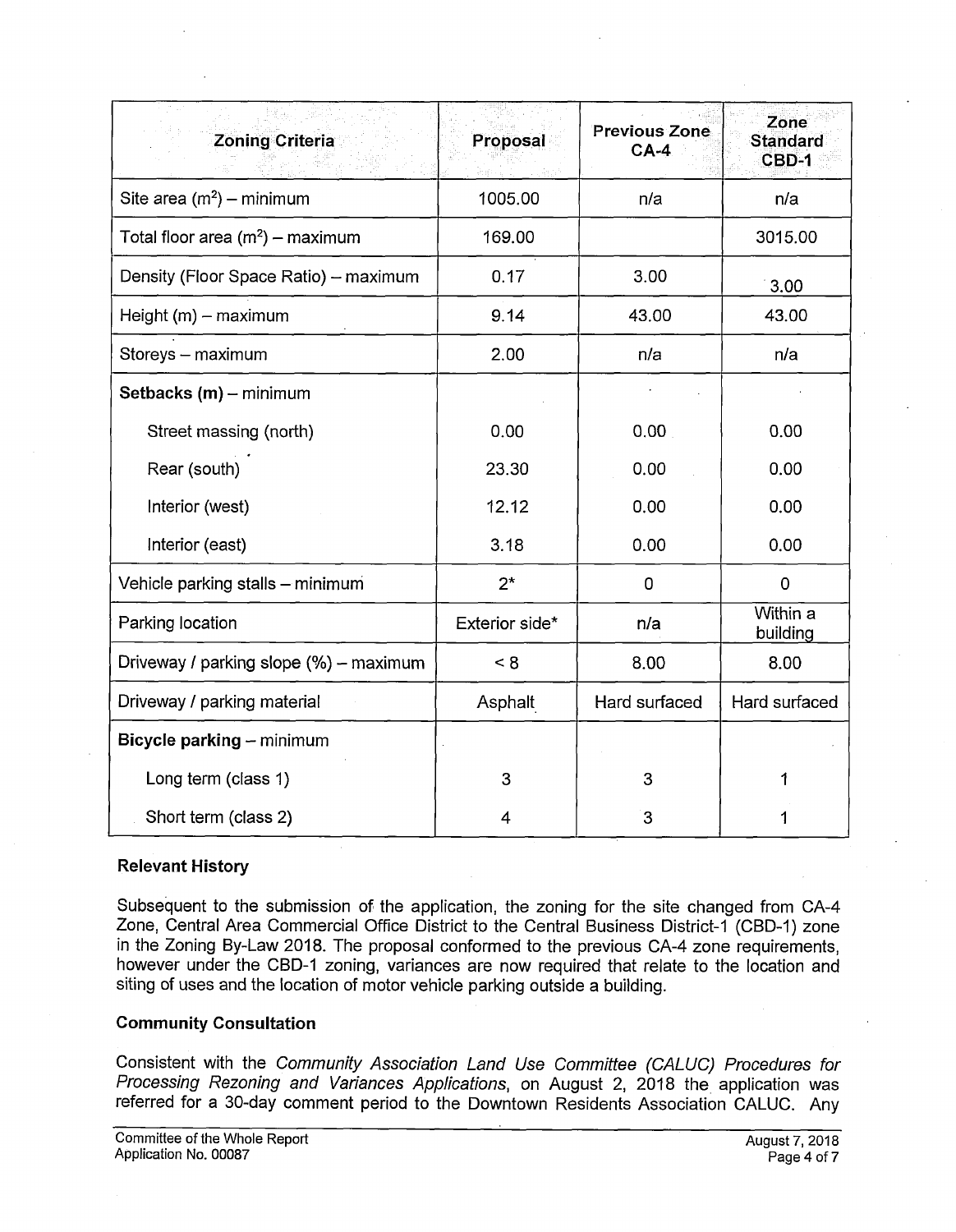comments received by the Downtown Residents Association will be included for consideration at the Opportunity for Public Comment.

This application proposes variances; therefore, in accordance with the City's *Land Use Procedures Bylaw,* it requires notice, sign posting and a meeting of Council to consider the variances.

### **ANALYSIS**

#### **Development Permit Area and Design Guidelines**

The *Official Community Plan,* 2012 (OCP) identifies this property within DPA 2 (HC): Core Business. The objectives of this DPA include the revitalization of a central business district with high-rise commercial and low-to-medium rise residential mixed-use buildings; and the enhancement of the Core Business area through high-quality architecture, landscape and urban design. The new two-storey building, proposed to replace an existing one-storey building, is designed to represent an urban commercial district through its architectural expression and use of materials. On-site and off-site landscape improvements are proposed to enhance the character of the area and mitigate the impact of surface vehicle storage and parking from the street. The proposed two-storey building is a low-intensity use of the land in an area identified in the OCP for high-density commercial development; however, the proposal does not preclude future redevelopment of the site.

### **Downtown Core Area Plan**

The proposed architecture and landscape support a pedestrian-oriented environment envisioned for the Central Business District with the provision of an active commercial streetlevel use and public realm improvements. The new building massing is oriented along Courtney Street to maximize the street frontage of the small building. To support and encourage pedestrian activity, a two-storey storefront addresses the street with an expanse of transparent glazing. Two prominent public entrances, articulated with decorative metal archways, are provided on the north and south elevations of the building at high visibility locations that are connected to the sidewalk. New landscaping is introduced along the street frontage to mitigate the visual impact of the two surface parking stalls on the streetscape. An aluminum gate and fence facing the street, designed to complement the architectural character of the building, separates the vehicle storage area from the two surface parking stalls and provides some visual screening from the street. Two street trees with tree grates and guards will be planted along Courtney Street as public realm improvements.

#### **Tree Preservation Bylaw**

There are no Tree Preservation Bylaw impacts with this application.

### **Urban Forest Master Plan**

Within the Right-of-Way, the existing street tree fronting 727 Courtney Street will be preserved. Two new street trees will be planted to extend the boulevard tree planting eastwards across the property frontage to help to achieve regularly-spaced street trees along Courtney Street, and the objectives established in the Urban Forest Master Plan. These two additional street trees are a key component of the public street and will be required to conform to City of Victoria Standards.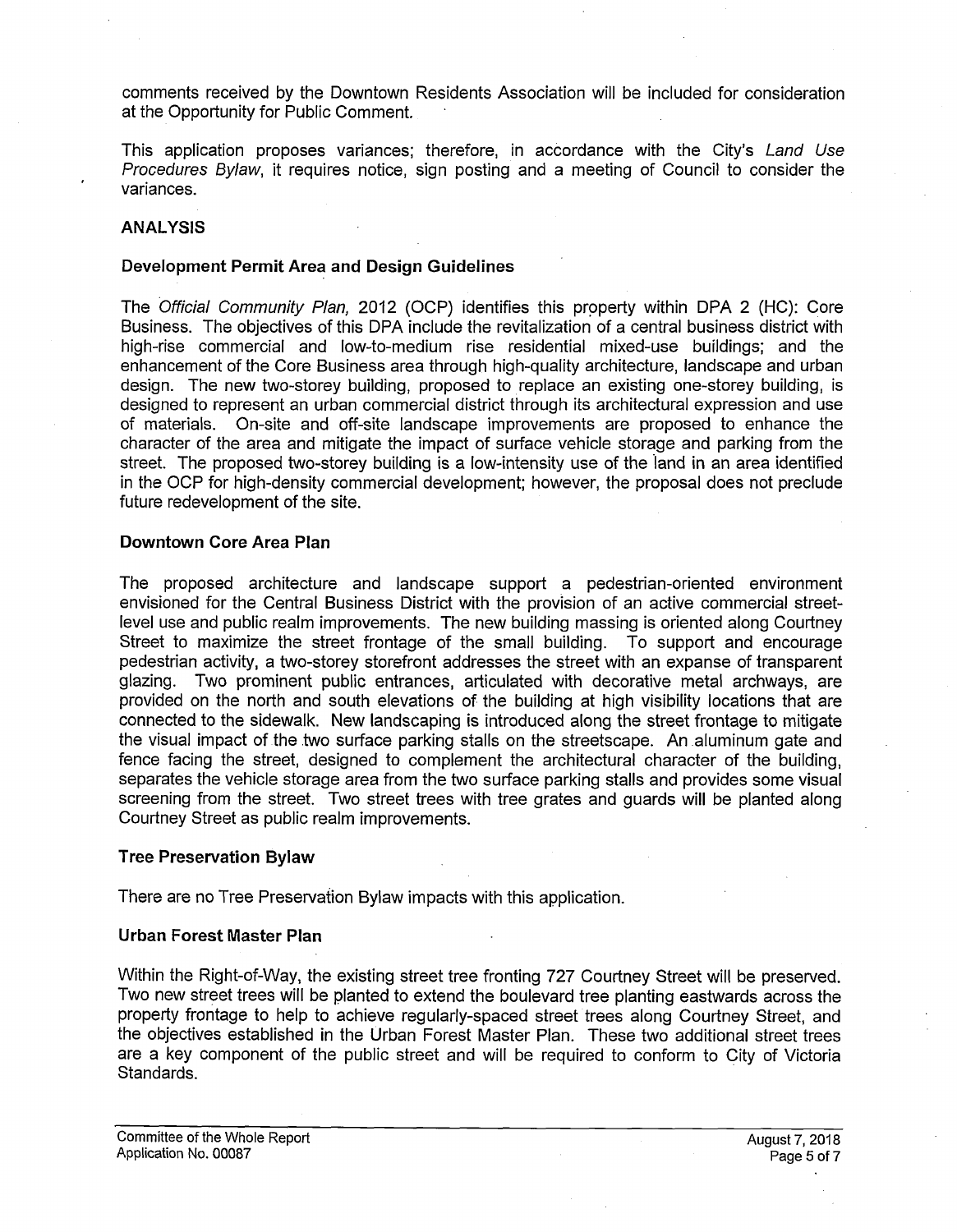### **Regulatory Considerations**

Equipment Rental is a permitted use in the Central Business District-1 of the 2018 Zoning Bylaw. Variances are required to permit first-storey office use within 6m of the wall of the building that abuts a street, for the display of rental automobiles outside of a building and to locate two motor vehicle parking stalls outside a building. The required variance to permit firststorey office use is supported by staff as the proposed building provides extensive clear glazing like a retail storefront; two public entrances visible from the street; and a customer service desk within the front area of the building, which will contribute to the animation of Courtney Street. The required variances to permit the display of rental automobiles outside of a building, and to permit two motor vehicle parking stalls outside a building, are supported by staff given the current use of part of the site as a surface parking lot and the proposed landscape improvements to screen the vehicle storage area and surface parking stalls from the street.

### **CONCLUSIONS**

In order to meet the objectives and guidelines of the *Official Community Plan* and the Downtown Core Area Plan, the development proposal for a new two-storey vehicle rental office building proposes a high-quality architectural expression to reflect the character and function of the Central Business District and to enhance the public realm as a pedestrian-oriented environment. Although the proposal is not a high-density development as identified in the plan for the Core Business area, it does not preclude future redevelopment for more efficient use of the land. Equipment Rental is a permitted use within the Central Business District-1; however, variances are required to permit first-storey office use within 6m of the wall of a building that abuts a street, for the display of automobile rentals outside of a building, and for the location of two motor vehicle parking stalls outside a building. Staff support the variances given the current use of part of the site as a surface parking lot; the provision of screening for the surface parking and vehicle storage area to mitigate their impact on the street; and the architecture of the building which is designed to engage with and enhance the area. Additionally, the proposal contributes to the *Urban Forest Master Plan* by planting two new street trees that will help to achieve the plan for regularly spaced street trees along both sides of Courtney Street.

### **ALTERNATE MOTION**

That Council decline Development Permit with Variances Application No. 00087 for the property located at 727 and 733 Courtney Street.

Date:

Respectfully submitted.

Moira Wilson. Senior Planner - Urban Design **Development Services** 

a.My

Jonathan Tinney, Director Sustainable Planning and Community Development Department

Report accepted and recommended by the City Manager

Committee of the Whole Report Application No. 00087